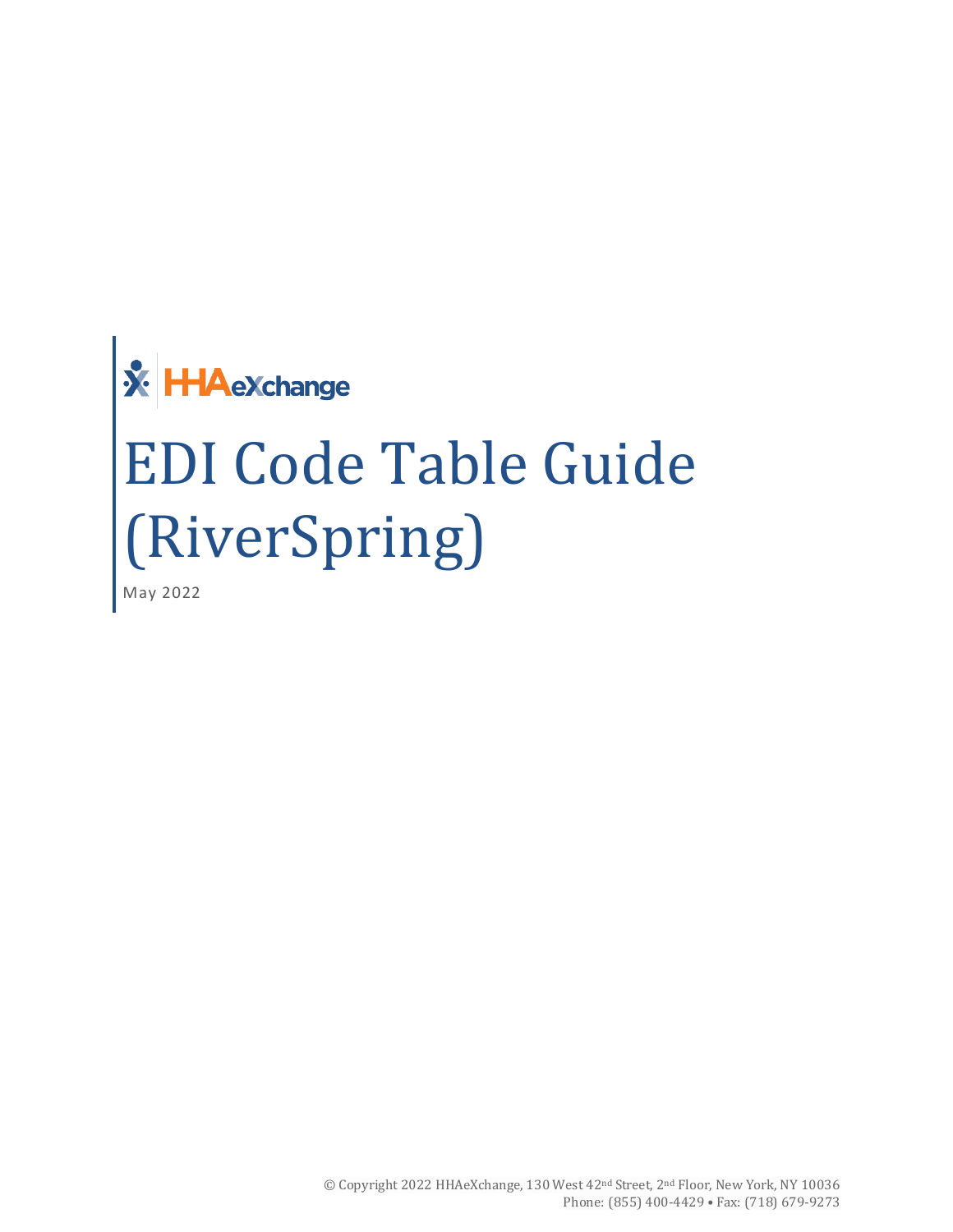

## **Legal**

The software described in this document is furnished under a license agreement. The software may be used or copied only in accordance with the terms of the agreement. No part of this document may be reproduced or transmitted in any form or by any means, electronic or mechanical, including photocopying and recording, for any purpose without the express written permission of Homecare Software Solutions, LLC (HHAeXchange). Information in this document may be revised from time to time without notice and is for informational purposes only. Consult with your legal advisor as to your required compliance with all laws and regulations.

Copyright ©2022 HHAeXchange. All rights reserved. 130 West 42<sup>nd</sup> Street, 2<sup>nd</sup> Floor, New York, NY 10036 Part number: EDI Code Table Guide (RiverSpring)

## **Document Revision History**

| <b>Date</b> | <b>Description of Revision</b>                      |  |
|-------------|-----------------------------------------------------|--|
| 05/02/2022  | Initial version of the document                     |  |
| 05/19/2022  | Update to Required Fields by Import File Type Table |  |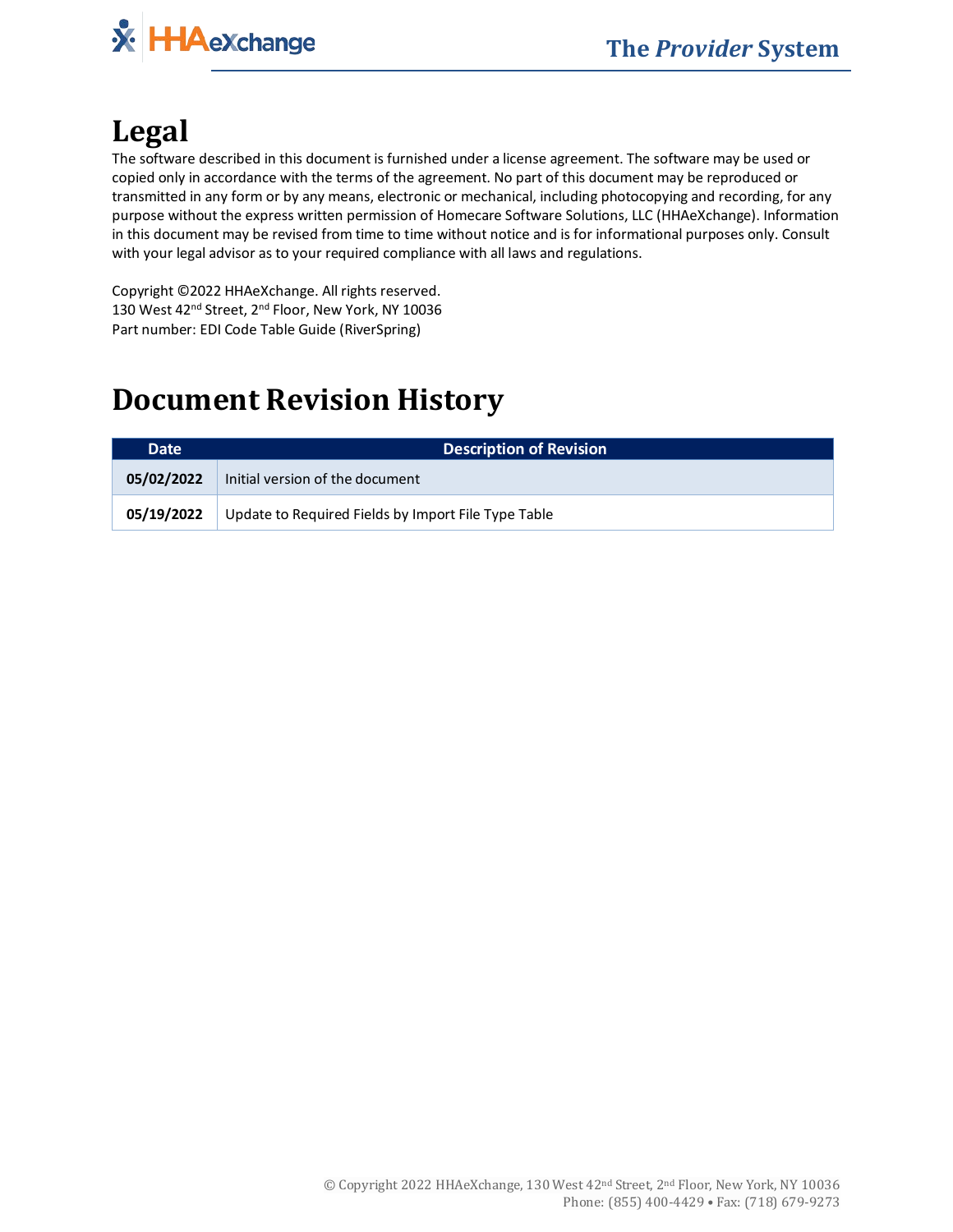

## **Table of Contents**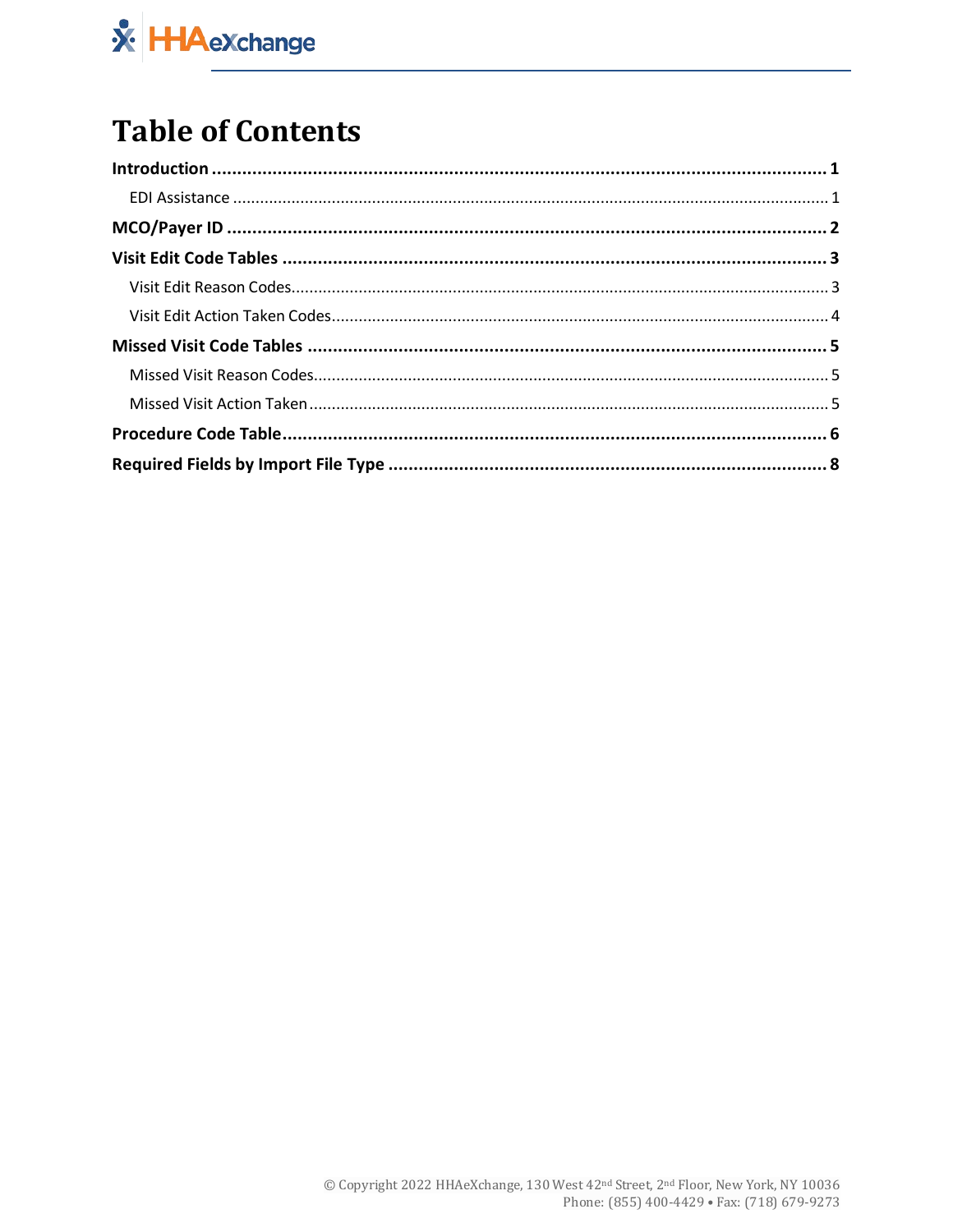

## <span id="page-3-0"></span>**Introduction**

The **EDI Code Table Guide** defines specific codes used in the import interface process, particularly the following fields:

- MCO/Payer ID Code
- Visit Edit Reason Code
- Visit Edit Action Taken Code
- Missed Visit Reason Code
- Missed Visit Edit Action Taken Code
- Procedure Codes

Refer to the applicable Homecare EDI Import Interface Process Guide for full details and interface instructions.

This guide is updated on an ongoing basis as system capacities are implemented and additional functionality becomes available.

#### <span id="page-3-1"></span>**EDI Assistance**

If additional assistance is needed, please submit a ticket to [EDISupport@hhaexchange.com.](mailto:EDISupport@hhaexchange.com) Cases are escalated to the EDI Production Support queue. An available Support Team Members will contact you directly to assist.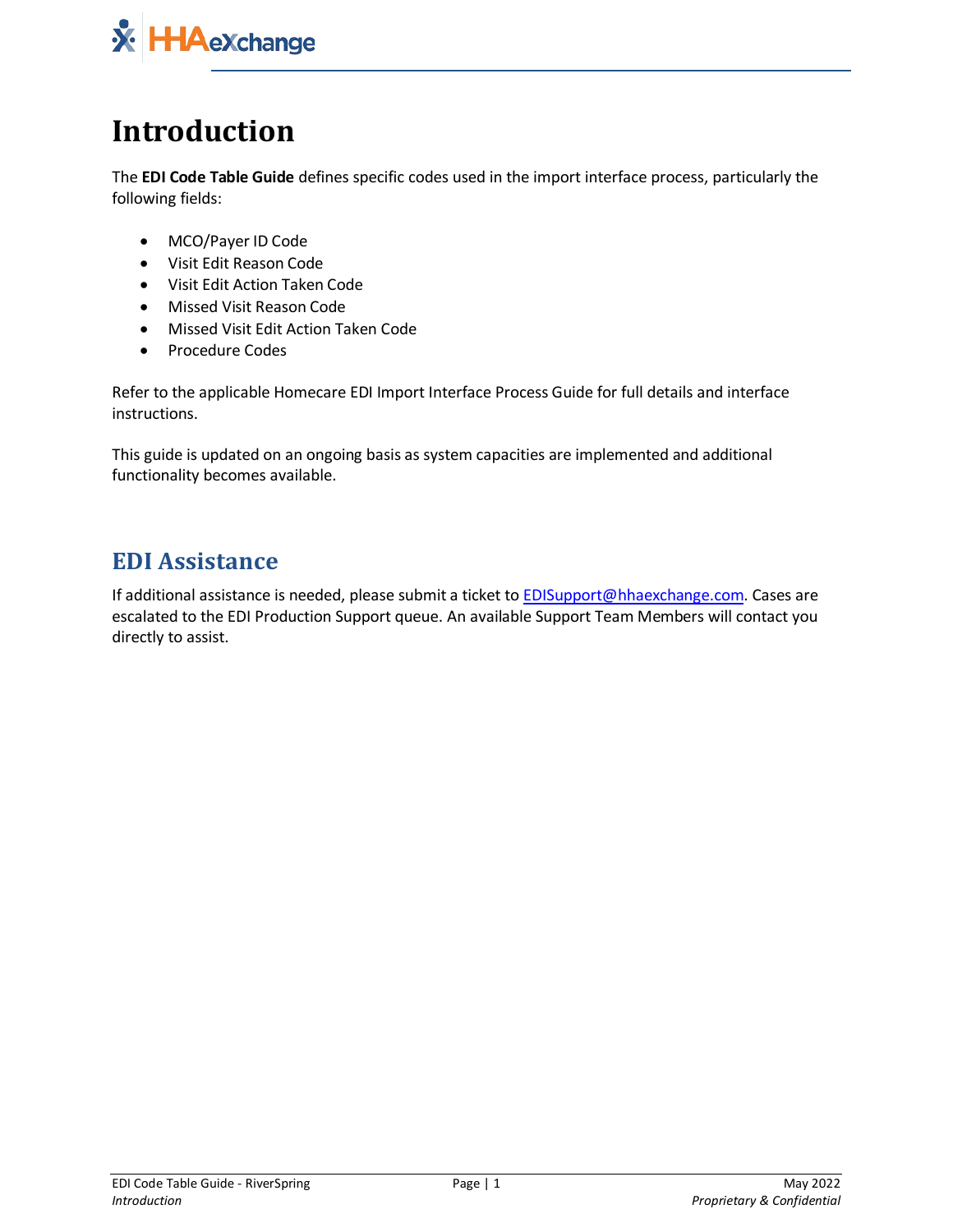

## <span id="page-4-0"></span>**MCO/Payer ID**

The PAYER ID is the unique identifier for each MCO, sent as a required field in the EDI Import file. The following table provides the MCO/Payer ID Code for each Payer.

|       |             | <b>MCO/Payer ID Codes</b> |  |
|-------|-------------|---------------------------|--|
| Code  |             | <b>MCO/Payer</b>          |  |
| 10003 | RiverSpring |                           |  |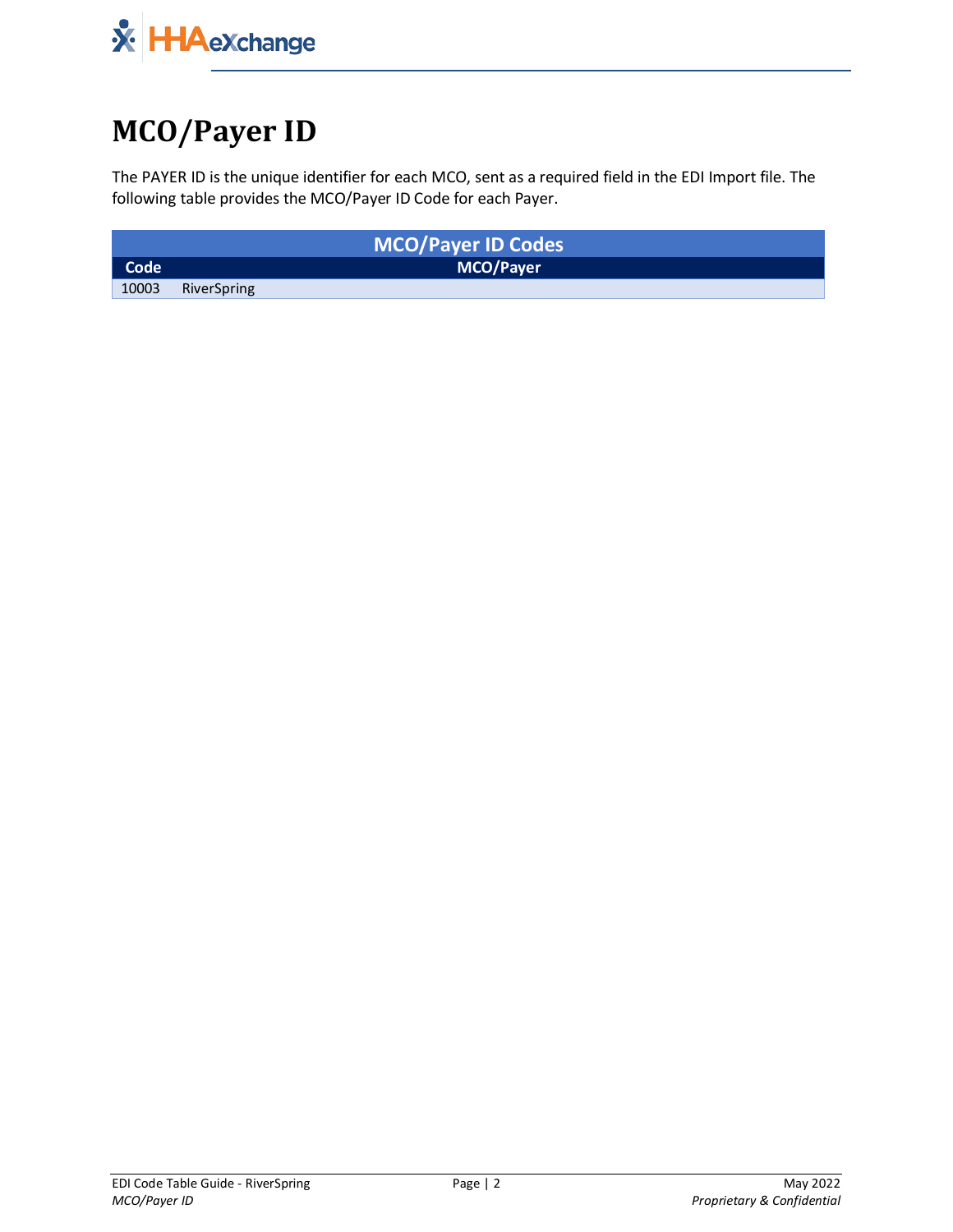## <span id="page-5-0"></span>**Visit Edit Code Tables**

The following tables provide the codes and descriptions for the **Visit Edit Reason Code** and the **Visit Edit Action Taken** fields (as well as the **Cancel Missed Visit Reason** and **Cancel Missed Visit Action Taken**) for the following EDI Import Interface files: *Confirmed Visits* and *Billed Visits*.

#### <span id="page-5-1"></span>**Visit Edit Reason Codes**

| <b>Visit Edit Reason Codes</b> |                                                                                                                                  |  |
|--------------------------------|----------------------------------------------------------------------------------------------------------------------------------|--|
| Code                           | <b>Description</b>                                                                                                               |  |
| 100                            | Phone number did not link to the client.                                                                                         |  |
| 101                            | Client won't let attendant use phone.                                                                                            |  |
| 102                            | Client does not have a phone in home.                                                                                            |  |
| 103                            | Phone in use by client or individual in member's home.                                                                           |  |
| 104                            | Client received services outside of the home.                                                                                    |  |
| 105                            | Client's phone line not working (technical issue or natural disaster).                                                           |  |
| 106                            | Client requested to change/cancel scheduled visit; or the scheduled visit has been cancelled due to the Client's                 |  |
|                                | services being suspended.                                                                                                        |  |
| 107                            | Address did not link to the client (GPS).                                                                                        |  |
| 108                            | Attendant failed to call in.                                                                                                     |  |
| 109                            | Attendant failed to call out.                                                                                                    |  |
| 110                            | Attendant failed to call in and out.                                                                                             |  |
| 111                            | Attendant called in to or out of the EVV system early or late.                                                                   |  |
| 112                            | Attendant's identification number(s) does not match the scheduled shift or task discrepancy/task does not<br>match plan of care. |  |
| 113                            | Attendant entered invalid fixed location device code(s).                                                                         |  |
| 114                            | Attendant failed to report to client's home.                                                                                     |  |
| 115                            | Fixed location device on order or pending placement in the home.                                                                 |  |
| 116                            | Fixed location device malfunctioned.                                                                                             |  |
| 117                            | Attendant unable to use mobile device.                                                                                           |  |
| 118                            | Attendant unable to connect to internet or EVV system down.                                                                      |  |
| 119                            | Data Entry Error                                                                                                                 |  |
| 120                            | Agency unable to provide replacement coverage (no show, no replacement).                                                         |  |
| 121                            | <b>Timesheet Received</b>                                                                                                        |  |
| 123                            | Nursing/Social Work Voucher Received                                                                                             |  |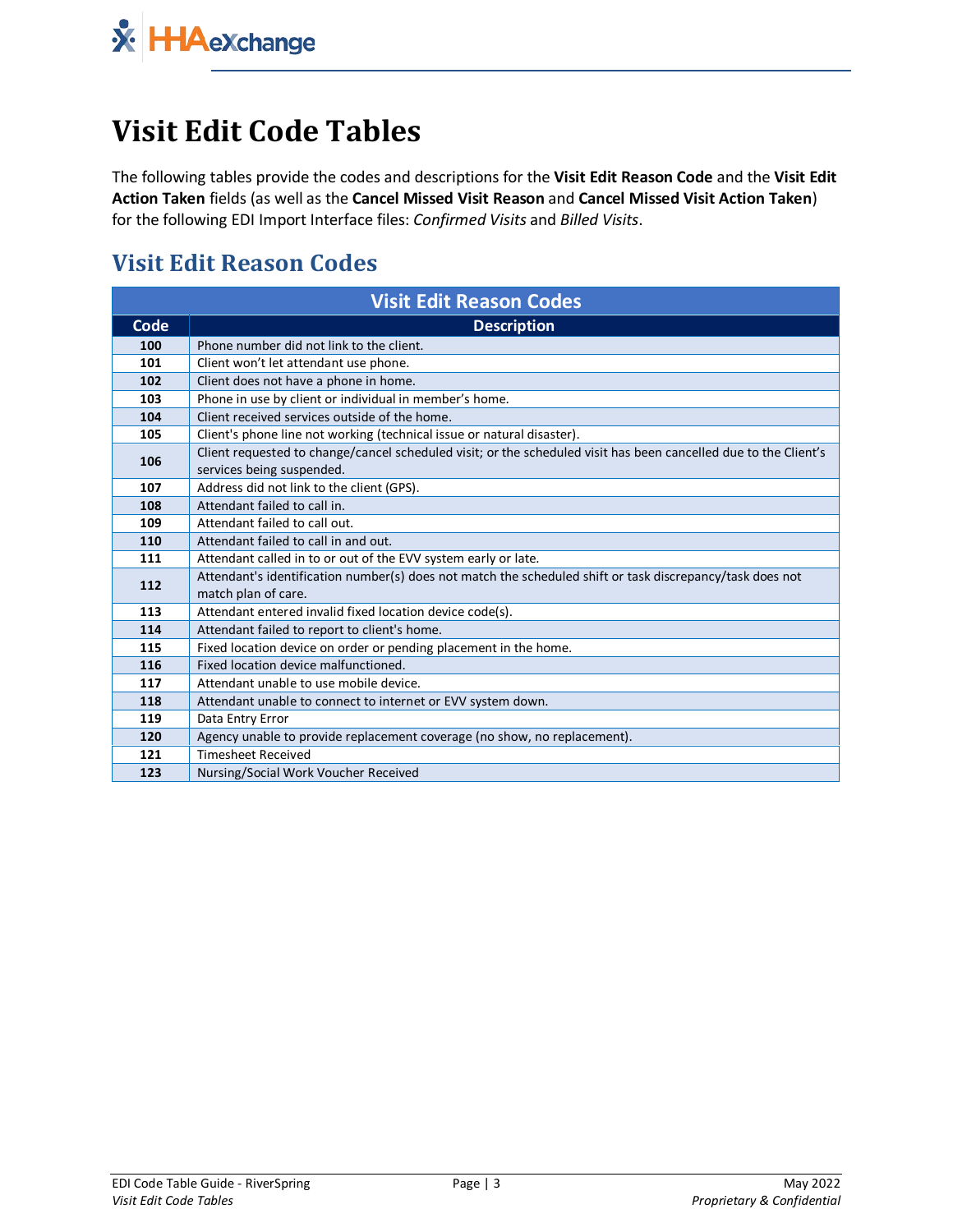

### <span id="page-6-0"></span>**Visit Edit Action Taken Codes**

| <b>Visit Edit Action Taken</b> |                                                                                             |  |
|--------------------------------|---------------------------------------------------------------------------------------------|--|
| Code                           | <b>Description</b>                                                                          |  |
| 10                             | Confirmed visit with the Member or the Member's family member/representative and documented |  |
| 11                             | Supervisor approved change                                                                  |  |
| 12                             | Updated Member's phone number and documented                                                |  |
| 13                             | Changed verification collection method and documented                                       |  |
| 14                             | Timesheet received and signed by supervisor                                                 |  |
| 15                             | Confirmed visit with outside entity and documented                                          |  |
| 16                             | Visit rescheduled                                                                           |  |
| 17                             | Updated Member's address and documented                                                     |  |
| 18                             | New attendant assigned to Member                                                            |  |
| 19                             | Unverified visit; this service cannot be billed                                             |  |
| 20                             | Service(s) cancelled or suspended until further notice                                      |  |
| 21                             | Timesheet Verified                                                                          |  |
| 22                             | Mutual Case/ or Cluster Case/ or Live-in Cas                                                |  |
| 23                             | Change in schedule                                                                          |  |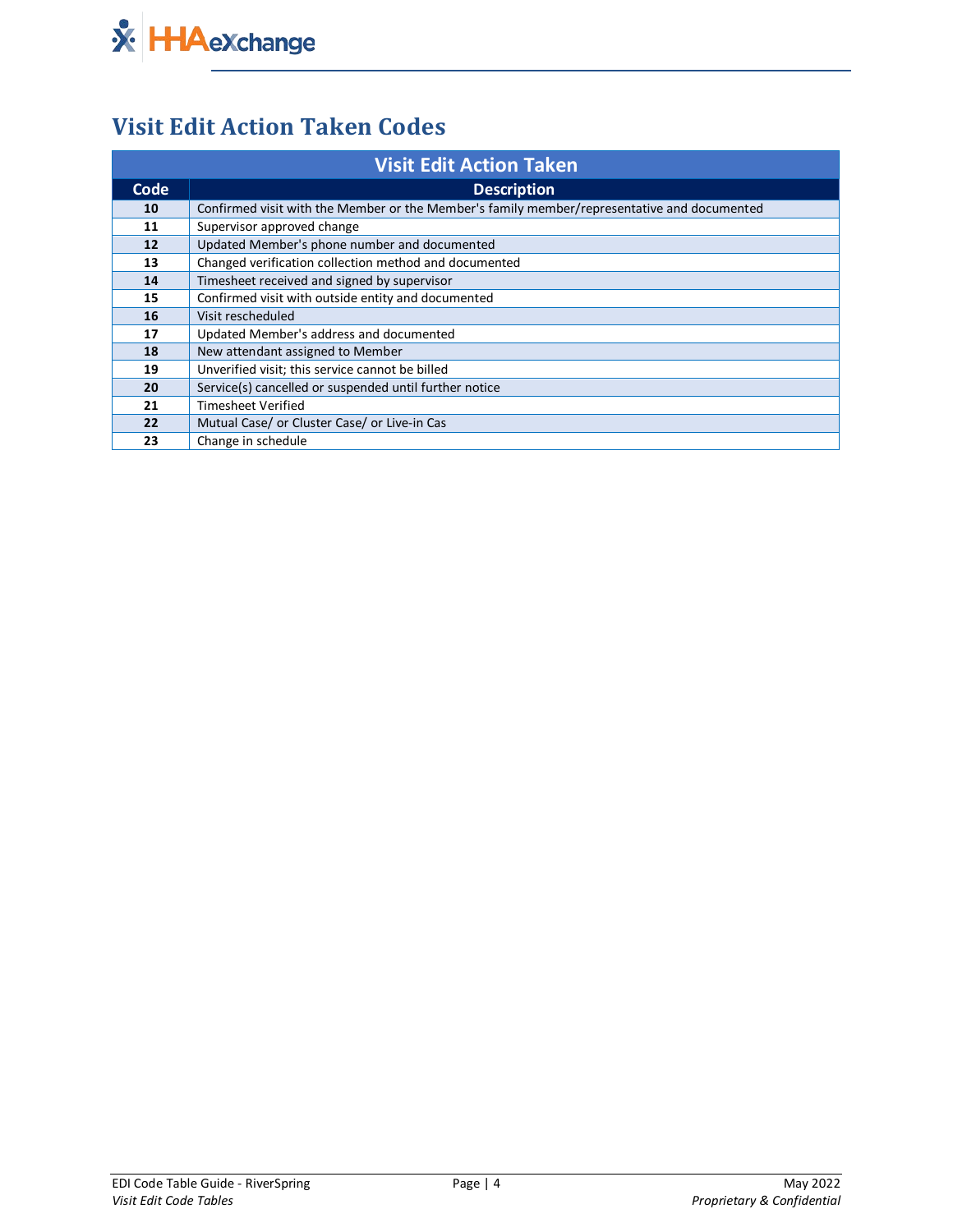

## <span id="page-7-0"></span>**Missed Visit Code Tables**

The following tables provide the codes and descriptions for the **Missed Visit Reason Code** and the **Missed Visit Action Taken** fields for the *Additional Visits Info* EDI Import Interface file.

*Note: If a Missed Visit is cancelled (unchecked), the codes revert to the Visit Edit Code Tables (Reason and Action Taken) in the previous section.* 

#### <span id="page-7-1"></span>**Missed Visit Reason Codes**

| <b>Missed Visit Reason Codes</b> |                                                                                                                                              |  |
|----------------------------------|----------------------------------------------------------------------------------------------------------------------------------------------|--|
| Code                             | <b>Description</b>                                                                                                                           |  |
| 700                              | Agency unable to provide replacement coverage (no show, no replacement)                                                                      |  |
| 701                              | Client received services outside of the home                                                                                                 |  |
| 702                              | Client requested to change/cancel scheduled visit; or the scheduled visit has been cancelled due to the client's<br>services being suspended |  |
| 703                              | COVID-19: Participant is in hospital or Nursing Facility                                                                                     |  |
| 704                              | COVID-19: Participant refused, receiving service through informal supports                                                                   |  |
| 705                              | COVID-19: Participant refused, self-isolating, not receiving service                                                                         |  |
| 706                              | COVID-19: Worker switched to cover another case                                                                                              |  |
| 707                              | COVID-19: Worker unable to staff because of child care issues                                                                                |  |
| 708                              | COVID-19: Worker unable to staff because they are sick                                                                                       |  |
| 709                              | COVID-19: Other (Note: If selecting COVID-19: Other, please provide additional details in the Note section)                                  |  |
| 710                              | Other                                                                                                                                        |  |

#### <span id="page-7-2"></span>**Missed Visit Action Taken**

| <b>Missed Visit Action Taken</b> |                                                        |  |
|----------------------------------|--------------------------------------------------------|--|
| Code                             | <b>Description</b>                                     |  |
| 50                               | New attendant assigned to client                       |  |
| 51                               | Service(s) cancelled or suspended until further notice |  |
| 52                               | Unverified visit; this service cannot be billed        |  |
| 53                               | Visit rescheduled                                      |  |
| 54                               | Other                                                  |  |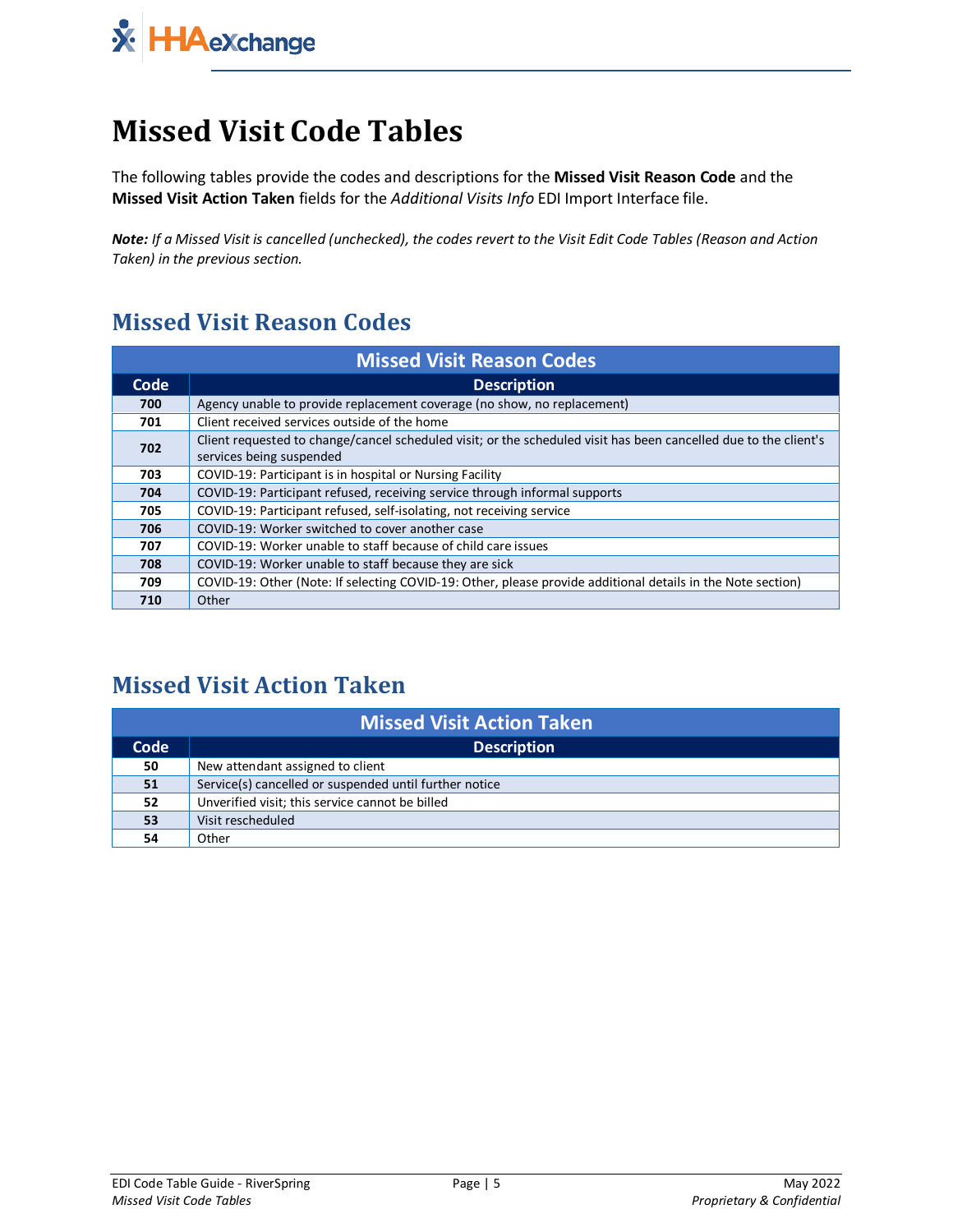

## <span id="page-8-0"></span>**Procedure Code Table**

The following table provides Procedure Codes (Service Codes) and descriptions.

| <b>Procedure Code Table</b> |                                                                                 |  |
|-----------------------------|---------------------------------------------------------------------------------|--|
| Code                        | <b>Description</b>                                                              |  |
| 97001                       | PT evaluation                                                                   |  |
| 97001:U5                    | PT evaluation, outer county                                                     |  |
| 97003                       | OT evaluation                                                                   |  |
| 97161                       | PT evaluation low complexity                                                    |  |
| 97161:U5                    |                                                                                 |  |
| 97162                       | PT evaluation low complexity, outer county<br>PT evaluation moderate complexity |  |
| 97162:U5                    | PT evaluation moderate complexity, outer county                                 |  |
| 97163                       | PT evaluation high complexity                                                   |  |
| 97163:U5                    | PT evaluation high complexity, outer county                                     |  |
| 97165                       | OT evaluation low complexity                                                    |  |
| 97165:U5                    | OT evaluation low complexity, outer county                                      |  |
| 97166                       | OT evaluation moderate complexity                                               |  |
| 97166:U5                    | OT evaluation moderate complexity, outer county                                 |  |
| <b>S9128</b>                | Speech Therapy visit/ routine                                                   |  |
| S9128:U5                    | Speech Therapy visit/ routine, outer county                                     |  |
| S9129                       | OT visit/ routine                                                               |  |
| S9129:U5                    | OT visit/routine, outer county                                                  |  |
| S9131                       | PT visit/ routine                                                               |  |
| S9131:U5                    | PT visit/ routine, outer county                                                 |  |
| 92521                       | Evaluation of speech fluency                                                    |  |
| 92522                       | Evaluation of speech production                                                 |  |
| 97110                       | Therapeutic exercises                                                           |  |
| 97112                       | Neuromuscular Reduction                                                         |  |
| 97124                       | Massage Therapy                                                                 |  |
| 97140                       | Manual therapy techniques, 15min                                                |  |
| 97530                       | <b>Therapeutic Activities</b>                                                   |  |
| 97167                       | OT evaluation high complexity                                                   |  |
| 97167:U5                    | OT evaluation high complexity, outer county                                     |  |
| 92506                       | Speech Therapy evaluation                                                       |  |
| S5180                       | Respiratory therapy evaluation                                                  |  |
| S5181                       | Respiratory therapy routine                                                     |  |
| <b>S9127</b>                | SW                                                                              |  |
| S9123                       | RN                                                                              |  |
| <b>S9124</b>                | <b>LPN</b>                                                                      |  |
| S9470                       | <b>Nutritional Counseling</b>                                                   |  |
| T1001                       | <b>RN</b>                                                                       |  |
| T1003                       | LPN, 15 min                                                                     |  |
| <b>S5125</b>                | Home Attendant, 15 min                                                          |  |
| S5125:U2                    | Home Attendant, 15 min, shared                                                  |  |
| S5125:U4                    | Home Attendant, 15 min, outer county                                            |  |
| S5125:U5                    | Home Attendant, 15 min, shared, outer county                                    |  |
| <b>S5126</b>                | HA live in, 15 min                                                              |  |
| S5126:U2                    | HA live in, 15 min, shared                                                      |  |
| S5126:U4                    | HA live in, 15 min, outer county                                                |  |
| S5126:U5                    | HA live in, 15 min, shared, outer county                                        |  |
| <b>S5130</b>                | House keeper                                                                    |  |
| T1019:U1                    | PCA, 15 min                                                                     |  |
| T1019:U2                    | PCA, 15 min, shared                                                             |  |
| T1019:U4                    | PCA, 15 min, outer county                                                       |  |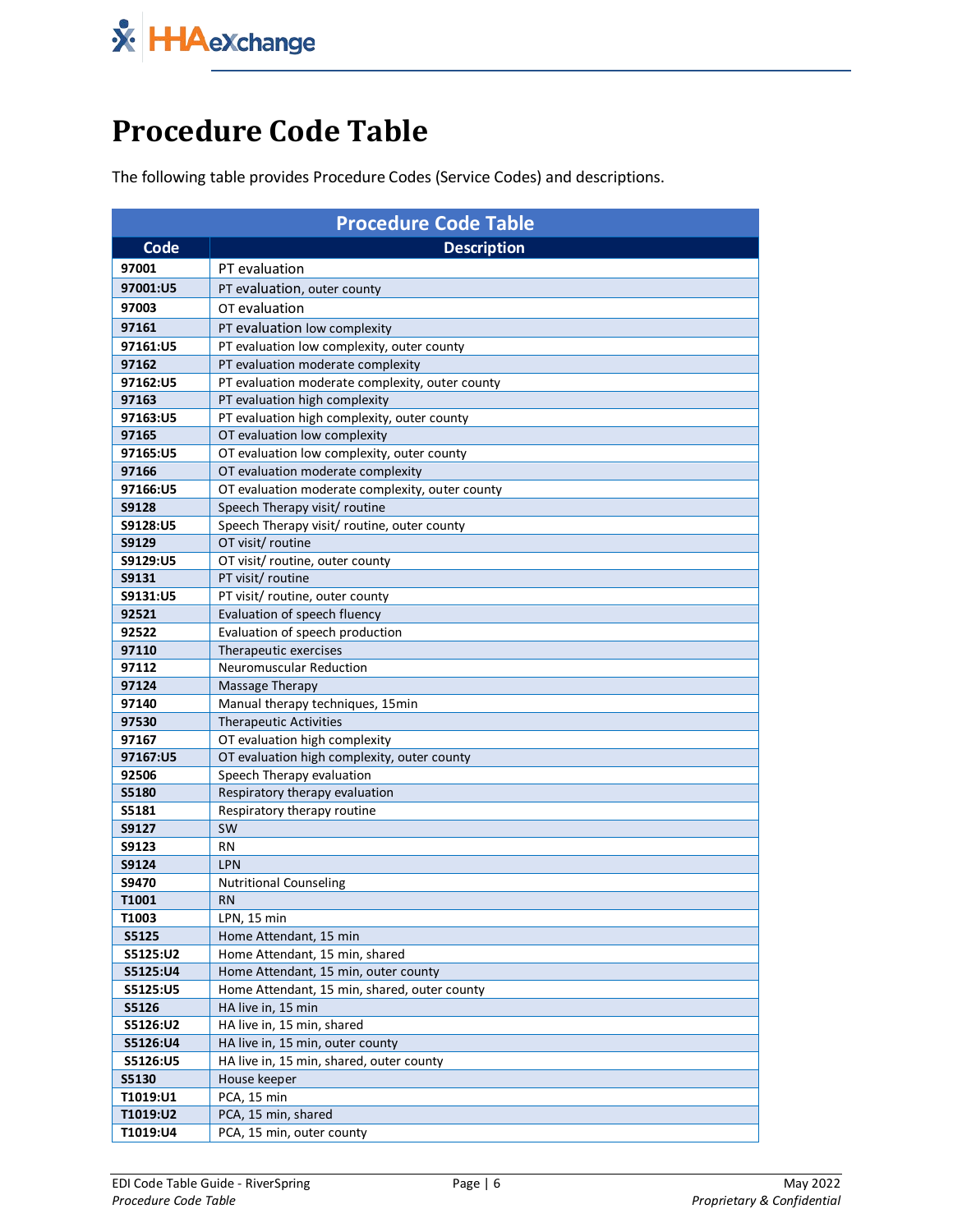

| <b>Procedure Code Table</b> |                                             |  |
|-----------------------------|---------------------------------------------|--|
| Code                        | <b>Description</b>                          |  |
| T1019:U5                    | PCA, 15 min, shared, outer county           |  |
| T1020                       | PCA live in, 15 min                         |  |
| T1020:U2                    | PCA live in, 15 min, shared                 |  |
| T1020:U4                    | PCA live in, 15 min, outer county           |  |
| T1020:U5                    | PCA live in, 15 min, shared, outer county   |  |
| T1019:U6                    | CDPAS, 15 min                               |  |
| T1019:U7                    | CDPAS 15 min, shared                        |  |
| T1019:U6 U4                 | CDPAS 15 min, outer county                  |  |
| T1019:U7 U4                 | CDPAS 15 min, shared, outer county          |  |
| T1020:U6                    | CDPAS live in, 15 min                       |  |
| T1020:U7                    | CDPAS live in, 15 min, shared               |  |
| T1020:U6 U4                 | CDPAS live in, 15 min, outer county         |  |
| T1020:U7 U4                 | CDPAS live in, 15 min, shared, outer county |  |
| T2024                       | <b>UAS</b>                                  |  |
| T2024:95                    | <b>UAS Telephonic</b>                       |  |